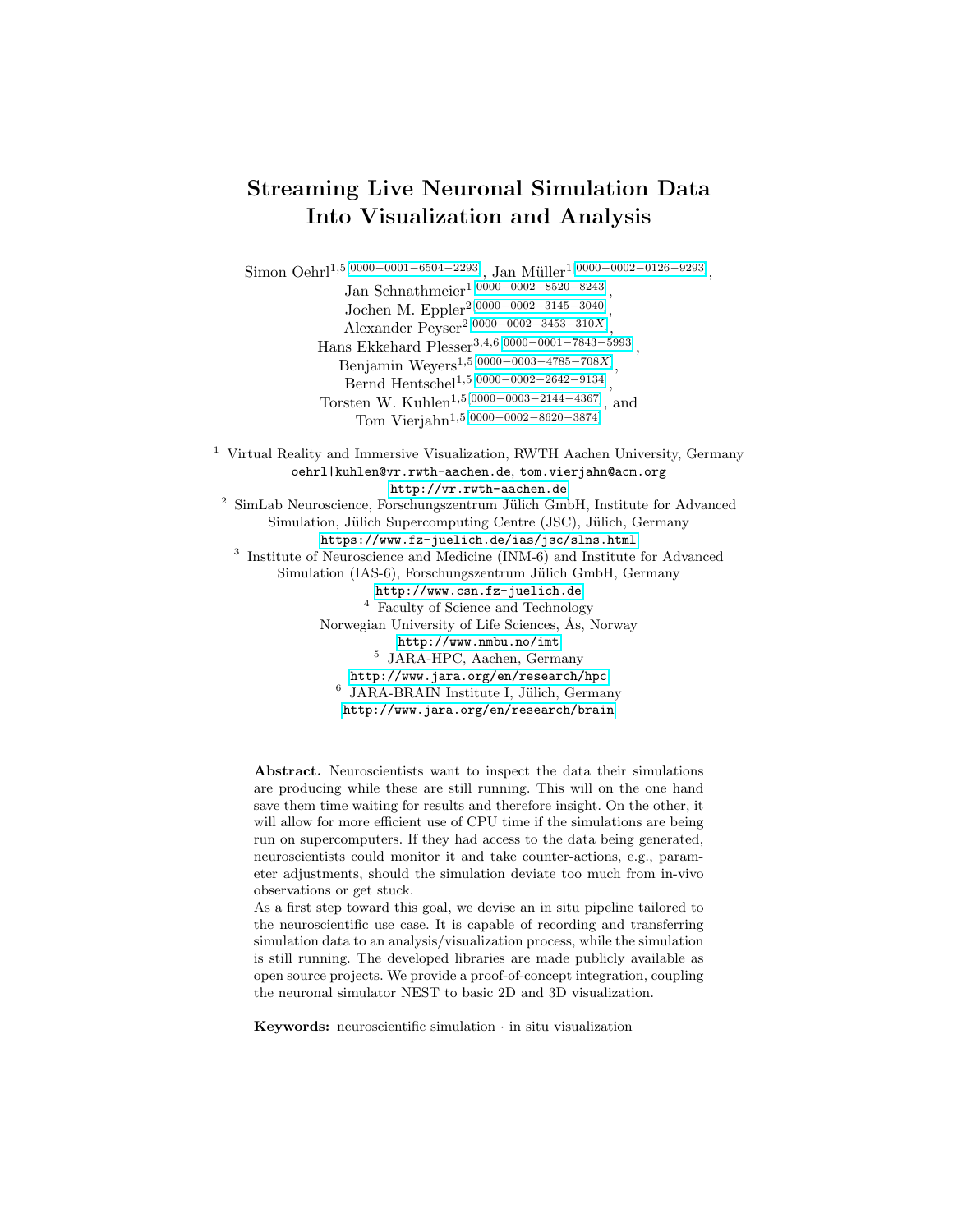## 1 Introduction

In order to understand the complex in-vivo processes inside the human brain, neuroscientists work on creating realistic in-silico simulations of subsets of it running on a computer. They create models consisting of individual neurons and their connections. Furthermore, they set the neurons' and the connections' parameters to values that have been determined via prior experiments – either in vivo or in silico. They also use values that they consider reasonable first guesses in order to determine ones that lead to realistic behaviour. A simulation is then run and reveals the behaviour of the neuronal network with the current set of parameters. Due to the complexity of the neuronal networks, the simulations are often run in a massively parallel fashion on supercomputers.

Neuroscientists analyse the acquired data once the simulation has terminated. They compare the simulated data to in-vivo data. For this purpose, they apply statistics and visualizations, for instance, line plots revealing the individual neurons' membrane potentials or raster plots presenting the spikes emitted by the neurons. From observed differences between simulated and the in-vivo data the neuroscientists devise updates to the model and the set of parameters. The updated neuronal model is then again simulated, analysed and re-assessed.

This iterative process of simulation and subsequent analysis (e.g., [\[20\]](#page-14-0)) requires the neuroscientists to wait for the simulation to be finished before the model and its parametes can be adjusted. Interactive simulations are still very primitive, non standardized, and ad-hoc: means of looking into a running simulation exist (e.g., [\[16\]](#page-14-1)), but they are limited. Neuroscientists can hardly take counter-actions to simulations that deviate too much from real-life behaviour or that show erratic behaviour beyond recovery. If this happens early during a simulation, scarce CPU time is wasted, without yielding new insight. On the contrary, that time cannot be used for other experiments waiting in the job queue – submitted by other scientists or for simulations using updated parameters.

If the neuroscientists were able to visualize their measurements during a live simulation, they could adjust parameters on the fly. That way, the parameters could be adjusted more frequently, using the allotted compute time more efficiently, providing insight earlier. To date, the only way mimicking such an interactive simulation requires to run it for very short intervals, halt it, analyse/visualize the data, adjust the model and its parameters, and eventually resume the simulation. This is tedious since the neuroscientists have frequently to restart even well-behaving simulations without applying any changes. More importantly, resuming a simulation introduces an overhead due to additional initialization time spent inside the simulator. This overhead will add up, so that currently the neuroscientists trade interactivity for better CPU time usage.

To overcome this, we devise a framework for streaming simulation data from a simulator to a separate analysis/visualization process. The framework is separated into two lightweight parts. The one converts the simulation data into a simulator-agnostic transfer format and provides the analysis/visualization process with means to access that data. The other provides a thin layer for transporting data packets in the transfer format. This separation facilitates adaptation of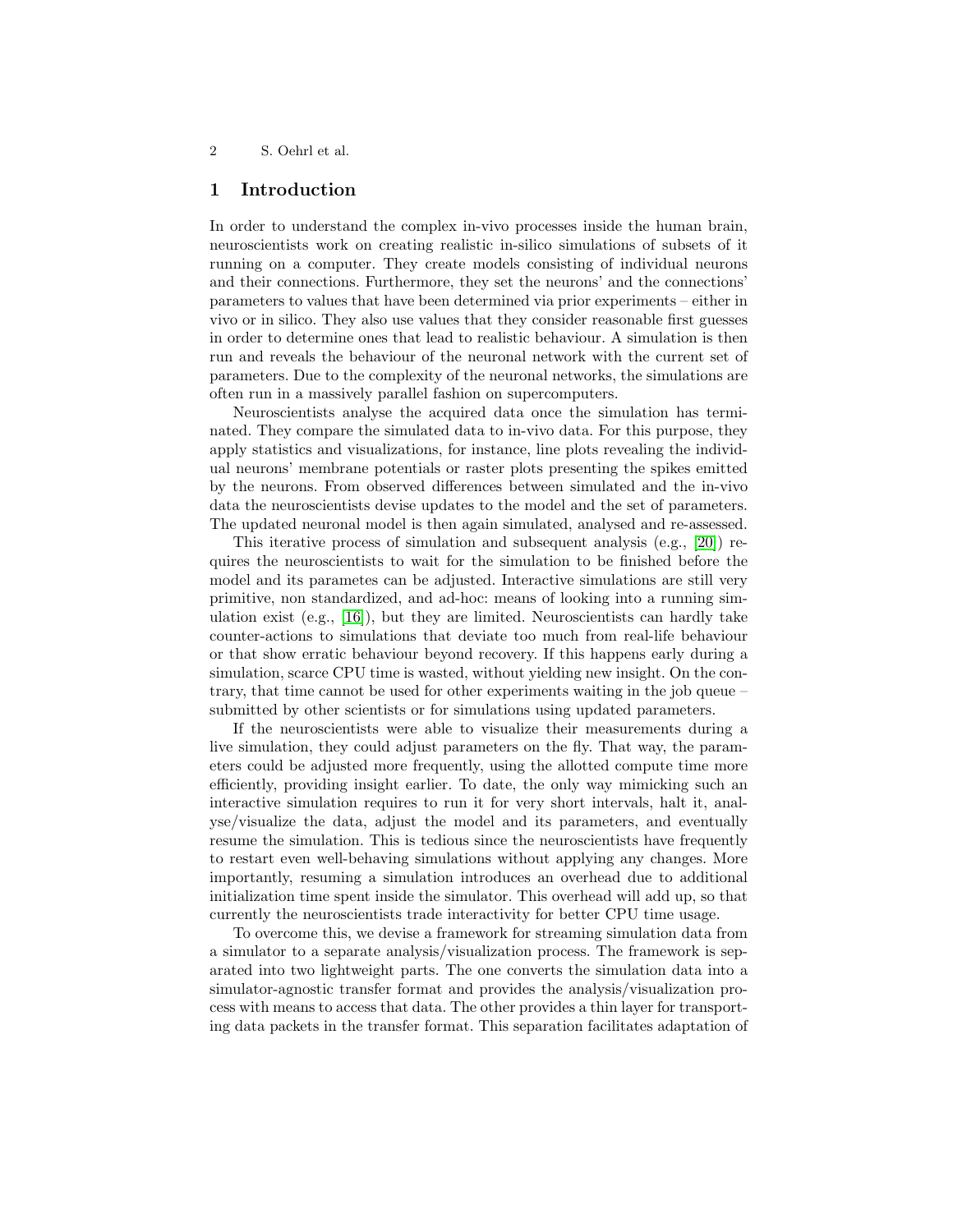the framework to other simulators. Furthermore, we expect that the transport layer will be useful to in situ applications in fields other than neuroscience.

In the remainder of this paper Section [2](#page-2-0) gives an overview of the related work. Section [3](#page-3-0) presents the in situ framework we propose, Section [4](#page-6-0) outlines our proofof-concept integration of simulation and visualization, Section [5](#page-10-0) evaluates the performance of the proposed framework. Section [6](#page-12-0) concludes the paper and gives an outlook on future work.

## <span id="page-2-0"></span>2 Related Work

Simulating a neuronal network in the computer resembles an electrophysiological experiment. The neuroscientist builds a neuronal system by creating one or more model neurons and connecting them via synapses to form a network. After running the simulation, they analyse the measured data.

The NEST simulator [\[8\]](#page-13-0) is able to work with large, heterogeneous networks of spiking neurons – either point neurons or neurons with a small number of compartments. NEST can represent spikes in continuous time [\[14\]](#page-14-2). It allows for simulating different types of model neurons and synapse models in one network. Arbor [\[5\]](#page-13-1) is a new multi-compartment neuronal network simulator currently under active development. It is specifically designed for many-core architectures and provides optimized backends for CUDA, KNL, and AVX2. Arbor features asynchronous spike exchange that overlaps compute and communication, and therefore hides latencies. It will enable new scales and classes of morphologically detailed neuronal network simulations on current and future supercomputing architectures. NEURON [\[9,](#page-13-2)[12\]](#page-14-3) is capable of simulating individual neurons and networks of neurons. The related models are closely linked to experimental data. NEURON supports the neuroscientist in gaining insight without requiring indepth expertise in numerical methods or programming by providing convenient tools for constructing, exercising, and managing neuron models.

Neuroscientists will look at the simulation results using statistical analysis tools as well as visualizations. They use either file I/O to write the simulation data to disk and read it back, or they use more elaborate transport mechanisms. MUSIC [\[7\]](#page-13-3) is a standard API for exchanging data between simulators. It provides mechanisms to synchronize the simulations and map their data models to each other. NEST and NEURON provide interfaces to MUSIC. However, MUSIC primarily facilitates inter-operability between neuronal simulators within a parallel computer during runtime. This paper therefore provides a lightweight alternative specifically tailored to coupling simulations and visualizations.  $Nett^{7}$  $Nett^{7}$  $Nett^{7}$  [\[17\]](#page-14-4) provides a similar approach in this regard, building on top of ZeroMQ<sup>[8](#page-2-2)</sup>. Fur-thermore, it can be used to steer simulations [\[16\]](#page-14-1).  $ZeroEQ<sup>9</sup>$  $ZeroEQ<sup>9</sup>$  $ZeroEQ<sup>9</sup>$  follows a similar approach.

<span id="page-2-1"></span><sup>7</sup> <https://devhub.vr.rwth-aachen.de/VR-Group/nett>

<span id="page-2-2"></span><sup>8</sup> <http://zeromq.org>

<span id="page-2-3"></span> $^9$  <https://github.com/HBPVis/ZeroEQ>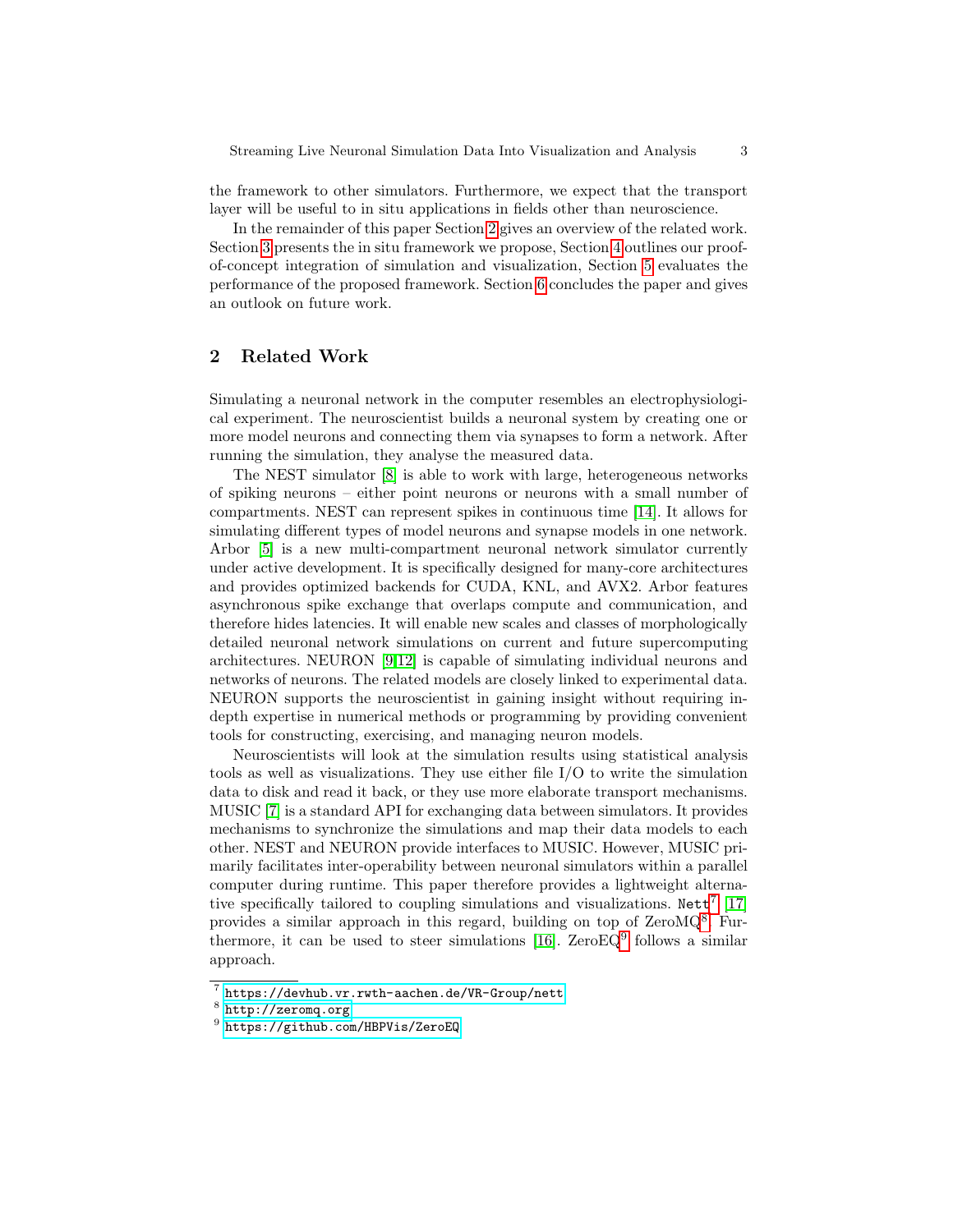The scientific visualization (SciVis) community is facing similar in situ visualization challenges as the neuroscience community, albeit on significantly larger scales: while large-scale neuronal network simulations today typically operate on several tens of thousands to a few million neurons with only few recorded attributes, for SciVis the simulation data of a single timestep nowadays easily exceeds hundreds of gigabytes. In order to deal with these amounts of data efficiently, several in situ frameworks have emerged. ParaView Catalyst [\[2\]](#page-13-4) provides data processing and visualization for in situ analysis and visualization. It works seamlessly with the visualization toolkit VTK [\[19\]](#page-14-5) and ParaView [\[1\]](#page-13-5). LibSim [\[22\]](#page-14-6) takes a similar approach and facilitates in situ computations within simulation codes. It interfaces VisIt [\[4\]](#page-13-6) for data analysis and visualization, also building upon VTK. Catalyst and LibSim are pipelines specifically tailored to their visualization applications ParaView and VisIt, respectively. More general pipelines have emerged recently. SENSEI [\[3\]](#page-13-7) provides a generic in situ interface promoting code portability and reusability, building upon an extended VTK data model. ALPINE [\[11\]](#page-13-8) is targeting modern supercomputer architectures. It supports Catalyst and LibSim but also provides ALPINE Ascent as its own runtime. Conduit<sup>[10](#page-3-1)</sup> provides a model describing hierarchical scientific data. It provides access to simulation mesh data structures and basic communication functionality. Among others, ALPINE Ascent and VisIt are using Conduit.

All of the above in situ frameworks focus more on the "established" HPC simulations, like computational fluid dynamics or climate simulations, than on the ones used in the field of neuroscience. Therefore, we devise a custom pipeline, developed along use cases emerging from the Human Brain Project [\[13\]](#page-14-7). We use Conduit for data description, due to the convenience it provides. We add a lightweight transport layer in order to connect simulation and analysis/visualization. By using Conduit, we expect the pipeline to be compatible to at least some of the existing, mature in situ frameworks, most notably ALPINE. We can therefore later adopt one of them if need be.

## <span id="page-3-0"></span>3 Method

The devised framework for streaming simulation data from a live simulation to a separate analysis/visualization process consists of two parts. The one (Subsection [3.1\)](#page-3-2) plugs into the neuronal simulation, takes the recorded data and converts it into a simulator-agnostic transfer format; on the analysis/visualization side this part provides access to the stored data. The other part (Subsection [3.2\)](#page-5-0) handles data transport.

#### <span id="page-3-2"></span>3.1 NESCI – Neuronal Simulator Conduit Interface

Neuronal simulators provide means to record the simulated data. NEST [\[8\]](#page-13-0), for instance, provides among others multimeters and spike detectors as instruments

<span id="page-3-1"></span> $\frac{10}{10}$  <https://software.llnl.gov/conduit/>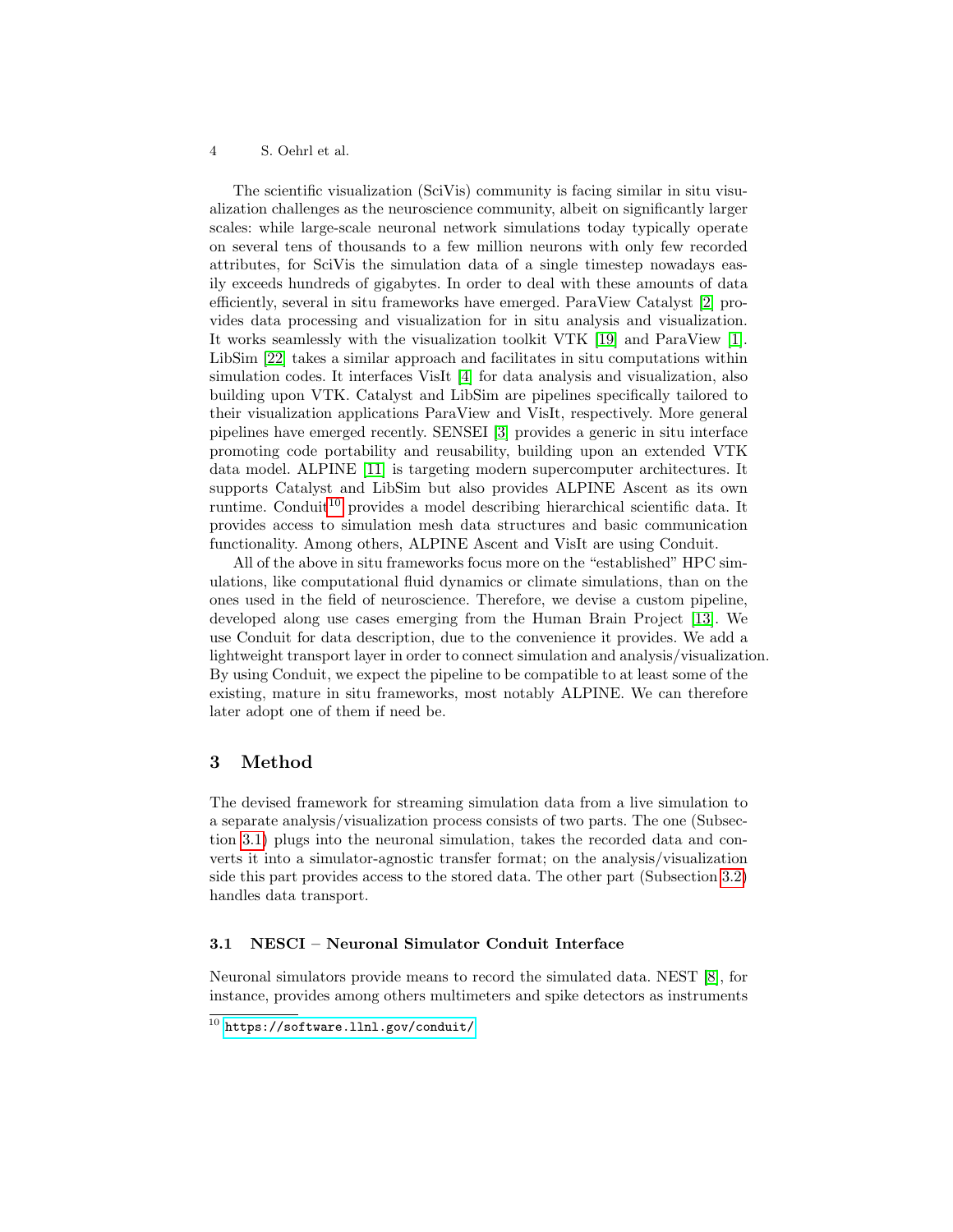

<span id="page-4-0"></span>Fig. 1. Hierarchical data layout used for transfer: Each recording device defines a subtree containing data for the stored timesteps. Multimeters (MM A, MM B) store measurements (black circles) of an attribute  $(V_m, V_\theta, \ldots)$  for every neuron  $(n_0, n_1, \ldots)$ . Spike detectors (SD C) store a list of neurons that fired in the respective timestep.

that the neuroscientist can connect to either individual neurons or populations of them [\[21\]](#page-14-8). Arbor [\[5\]](#page-13-1) provides similar methods. These instruments are optimized to efficiently work with the respective simulator. Consequently, the interfaces of their associated classes and methods to be called during simulation differ. In order to facilitate connecting any simulator to analysis/visualization, we propose a simulator-agnostic transfer data format.

In this transfer format, data is arranged hierarchically in a tree, since this layout emerges naturally from the concept of data recording in neuronal simulation. Figure [1](#page-4-0) presents an overview. The simulation acts as the root node of the data. Each recording device then establishes a subtree immediately underneath the root node. Since all the currently considered recording devices record data that is related to the simulation time, each recording device comprises again several subtrees – one per recorded timestep.

Multimeters record time series data of certain attributes for individual neurons. Those attributes are, for instance, the membrane potential  $(V<sub>m</sub>)$  or the voltage threshold  $(V_{\theta})$  for firing. Each attribute constitutes a separate subtree underneath the respective time step. For a multimeter, data of each attribute is recorded in every timestep. The data is stored per neuron in the tree's leaves.

Spike detectors record neurons' firing events, i.e., spikes. Typically, these data are sparse: spikes occur only in few timesteps and only few neurons fire in a timestep. Consequently, only those timesteps that contain spikes are stored in the tree. The firing neurons' ids are immediately stored as a list in the leaves of underneath the timestep.

We use Conduit for data handling. Conduit provides intuitive means to write and retrieve hierarchical data. The hierarchical layout of a block of raw memory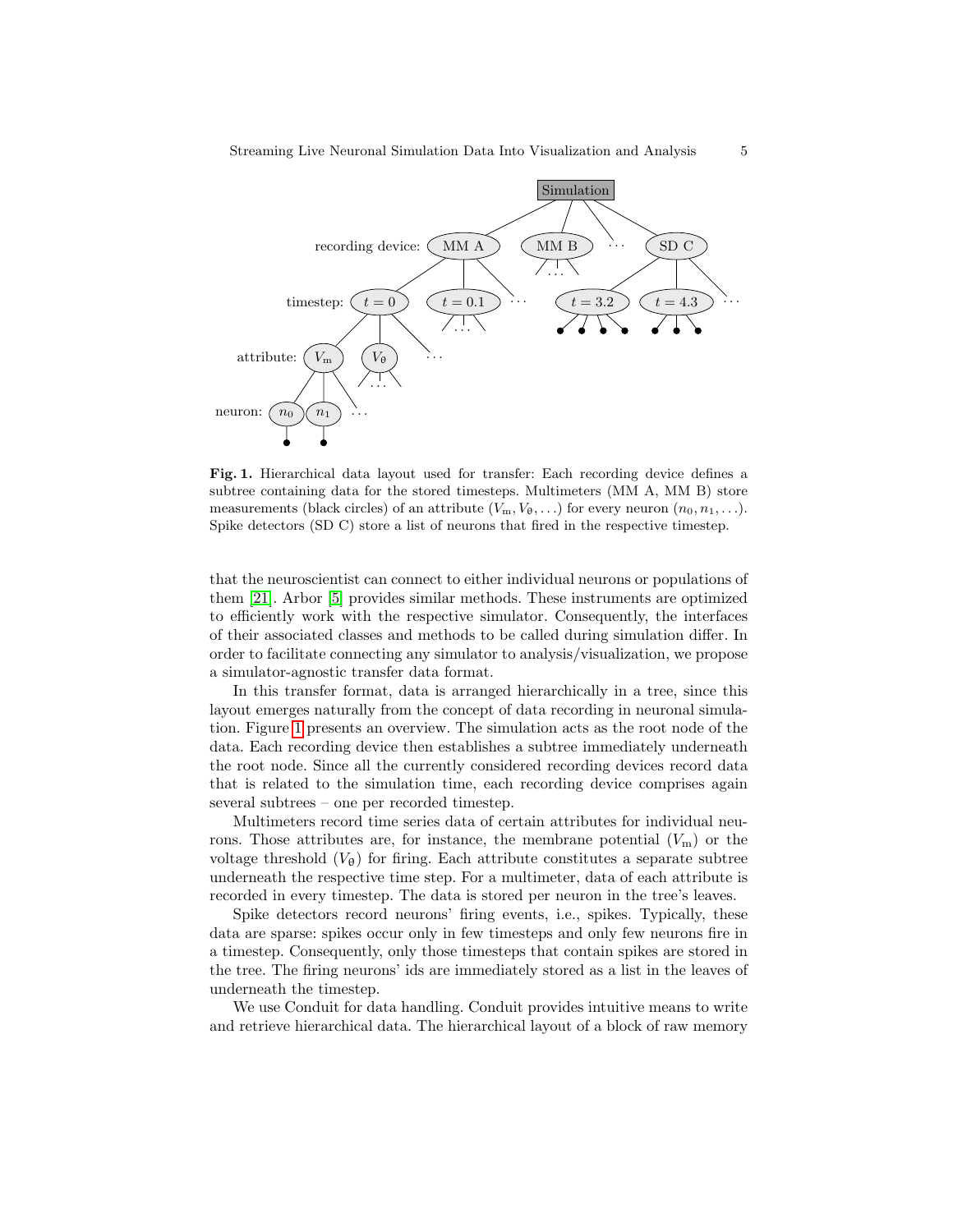can be described to Conduit via JSON. An individual datum is addressed via its path. A valid path consists of the names of the tree's nodes, concatenated along the path from the root node to the respective datum. Furthermore, Conduit provides convenient means to serialize/deserialize the stored data for transport. Finally, Conduit efficiently facilitates updating existing data. The update is encoded as another Conduit tree and fed into the existing one. If a path exists, data are updated. If a path does not yet exists, the respective memory is allocated and data from the update is incorporated into the existing tree. This updating mechanism facilitates implementation of thread safe recording device adapters: each holds its own Conduit tree to record the data, consequently not requiring synchronization. Data is then transported off each device individually, again not requiring synchronization except for the transport layer. The analysis/visualization side in turn holds its own Conduit tree to collect the data to be visualized. It receives the individual trees and gathers them into its tree via Conduit's update mechanism.

On the simulation side, we provide base classes to facilitate implementation of simulator-specific adapters. These then tap into the recording methods of the simulator and feed the data into the hierarchical storage for transfer. On the analysis/visualization side, we provide base classes to facilitate implementation of reader classes that provide access to the stored data. Since each recording device in each simulator may provide different recordings, those reader classes again have to be simulator-specific.

We have implemented the described data layer, converting simulation data to and from the transfer format, as the  $C++$  library nesci (pronounce 'nesi) – Neuronal Simulator Conduit Interface. Nesci currently contains recording devices for NEST and a prototypic multimeter for Arbor. We provide Python bindings for the analysis/visualization side of nesci for convenient integration into exist-ing scripts. Nesci is publicly released<sup>[11](#page-5-1)</sup> under the terms and conditions of the Apache v2.0 license.

### <span id="page-5-0"></span>3.2 CONTRA – Conduit Transport

The data generated by the simulator and recorded via nesci has to be transported to the analysis/visualization side. Since nesci encoded the data using Conduit into a simulator-agnostic transfer format, we provide a general purpose transport layer for Conduit trees. We expect this transport layer to be therefore also useful for domains other than neuroscience.

The transport layer provides an abstraction from the specific transport technology, e.g., shared memory or network connections. Inspired by Conduit, we offer a relay that acts as the interface to the data producers and consumers, respectively. The former sends Conduit trees via the relay interface. The latter is provided by the relay with a list of Conduit trees that can then be aggregated into a single data set via Conduit's update mechanism (cf. Subsection [3.1\)](#page-3-2).

<span id="page-5-1"></span> $11$  <https://devhub.vr.rwth-aachen.de/VR-Group/nesci>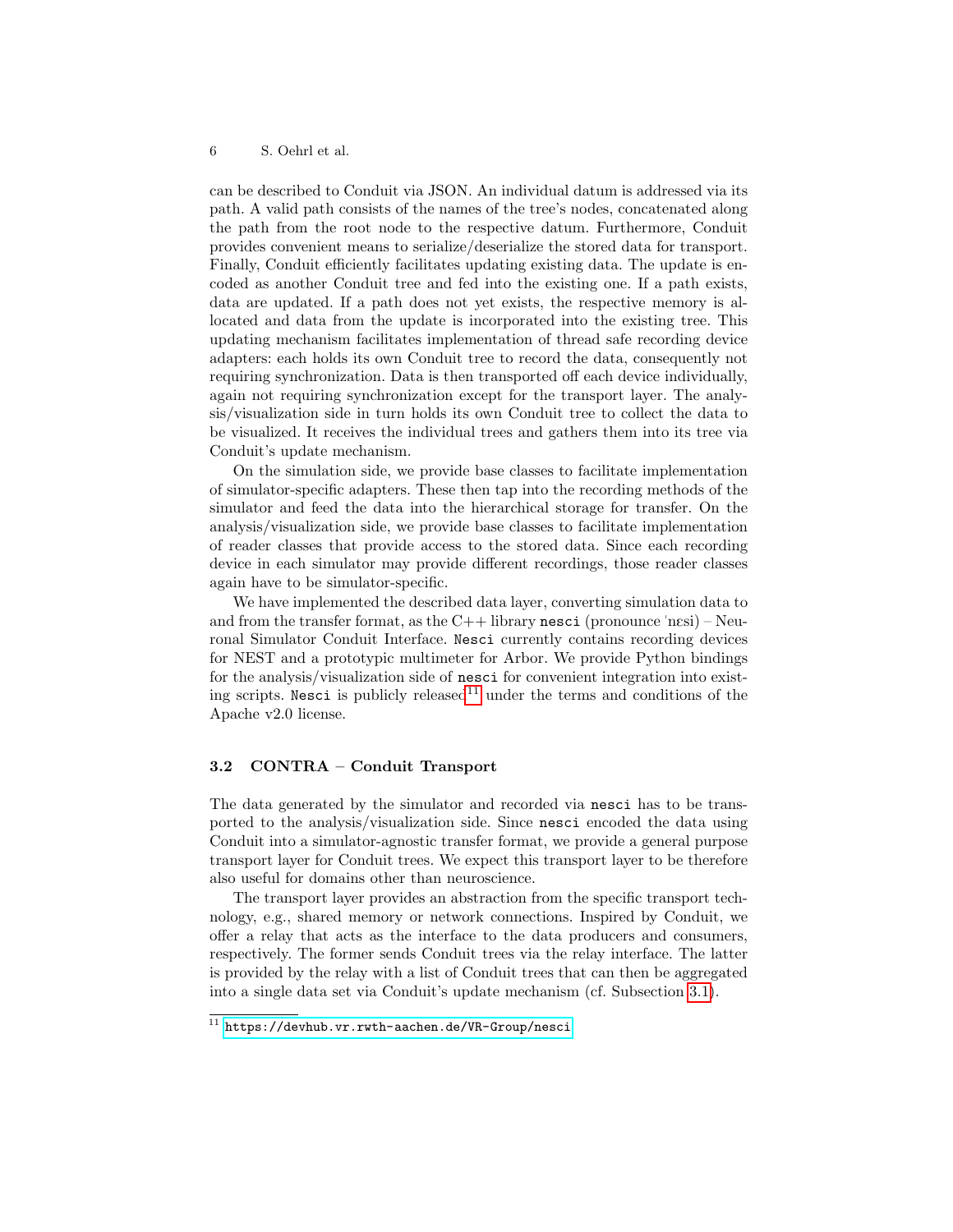A relay constructs an instance of an accessor to the selected transport technology. On sending, the Conduit tree is serialized into a data packet comprising the tree's data as raw bytes and its schema as a JSON string. The packet is then handed over to the selected transport technology via the accessor. On receiving, the arrived packets are deserialized into individual Conduit trees, one per packet. That way, the consuming application can implement application-specific data aggregation using Conduit's update mechanism.

We provide a relay implementation that can use a variety of transport technologies. For each technology an accessor needs to be implemented. This accessor has to be able to handle the specified data packets by providing suitable send and receive methods. Consequently, environment specific transport technologies can be added in a straightforward way.

We have implemented the described transport layer as the  $C_{++}$  library contra – CONduit TRAnsport. Contra currently executes data transport via shared memory provided by boost::interprocess<sup>[12](#page-6-1)</sup>. That way, contra can be used for coupling simulations to analysis/visualization processes both running on a neuroscientist's local workstation. A ZeroMQ-based and a GPRCbased transport will be added in the near future enabling simulation and analysis/visualization to be run on separate machines. MPI-based transport will be added afterwards, possibly relying on Conduit's existing MPI support. We provide Python bindings for the transport interfaces for convenient integration into existing scripts. Contra is publicly released<sup>[13](#page-6-2)</sup> under the terms and conditions of the Apache v2.0 license. The LGPL will apply for ZeroMQ-based transport.

## <span id="page-6-0"></span>4 Application

As a proof-of-concept application we couple a small NEST simulation to both a 2D and a 3D visualization. Both simulation and visualization are supposed to run on a single machine, so that neuroscientists can immediately inspect a running simulation at their desk. This, however, deliberately limits the simulatable network size. Nevertheless, simulations of larger networks to be run on a supercomputer are left for future work. Simulation and visualization are supposed to run in different processes, having simulation and analysis loosely coupled. This split is furthermore expected to simplify later deployment to other platforms using different means of transportation.

#### 4.1 NEST Simulation

The simulated network consists of two layers of neurons containing  $4n$  excitatory and  $n$  inhibitory neurons, respectively. The neurons are simulated using a leaky integrate-and-fire model with exponential shaped postsynaptic currents [\[6,](#page-13-9)[10,](#page-13-10)[18\]](#page-14-9). With a 10 % probability each neuron creates intra- and inter-layer connections to

<span id="page-6-1"></span> $12$  <https://www.boost.org>

<span id="page-6-2"></span> $13$  <https://devhub.vr.rwth-aachen.de/VR-Group/contra>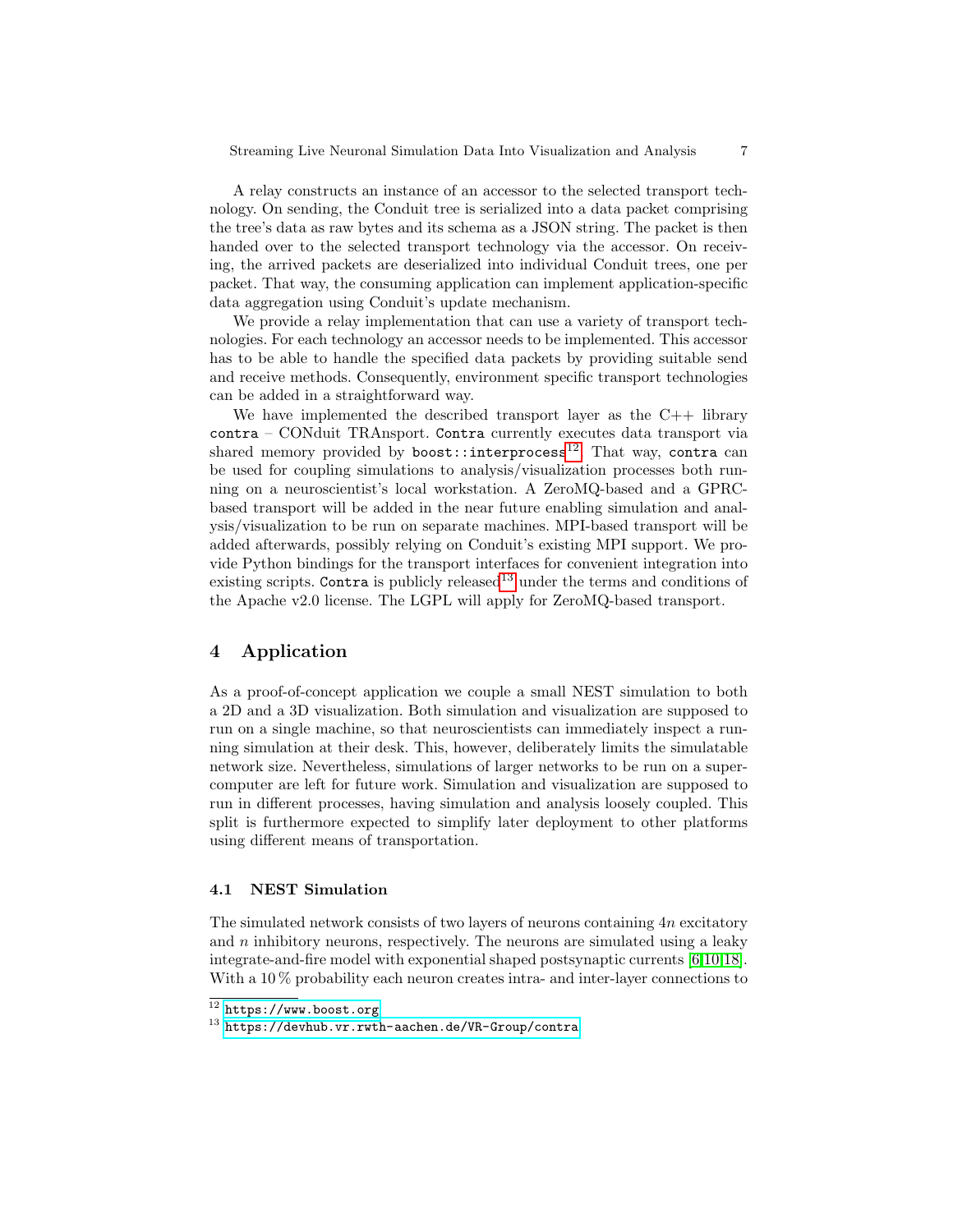8 S. Oehrl et al.



<span id="page-7-0"></span>Fig. 2. Neural network used for the proof-of-concept application. A layer of  $4n$  excitatory neurons and a layer of  $n$  inhibitory neurons are connected with both intraand inter-layer connections. The excitatory neurons are fed a noise signal. They are connected to a multimeter for visualization.

other neurons. A Poisson generator is connected to each excitatory neuron, feeding them a noise signal, serving as input to the neuronal network. The structure of the network is visualized in Figure [2.](#page-7-0) A multimeter is connected to the excitatory neurons, recording their membrane potentials  $V<sub>m</sub>$  and their firing threshold  $V_{\theta}$ .



<span id="page-7-1"></span>Fig. 3. Data flow for writing data from the NEST simulation to the Conduit node of a nesci device (e.g., a multimeter or spike detector).

In each timestep, NEST issues a call to its recording backend for each recording device and each connected neuron. The measurements for all the neuron's recorded attributes are passed into this call. This data is passed to nesci using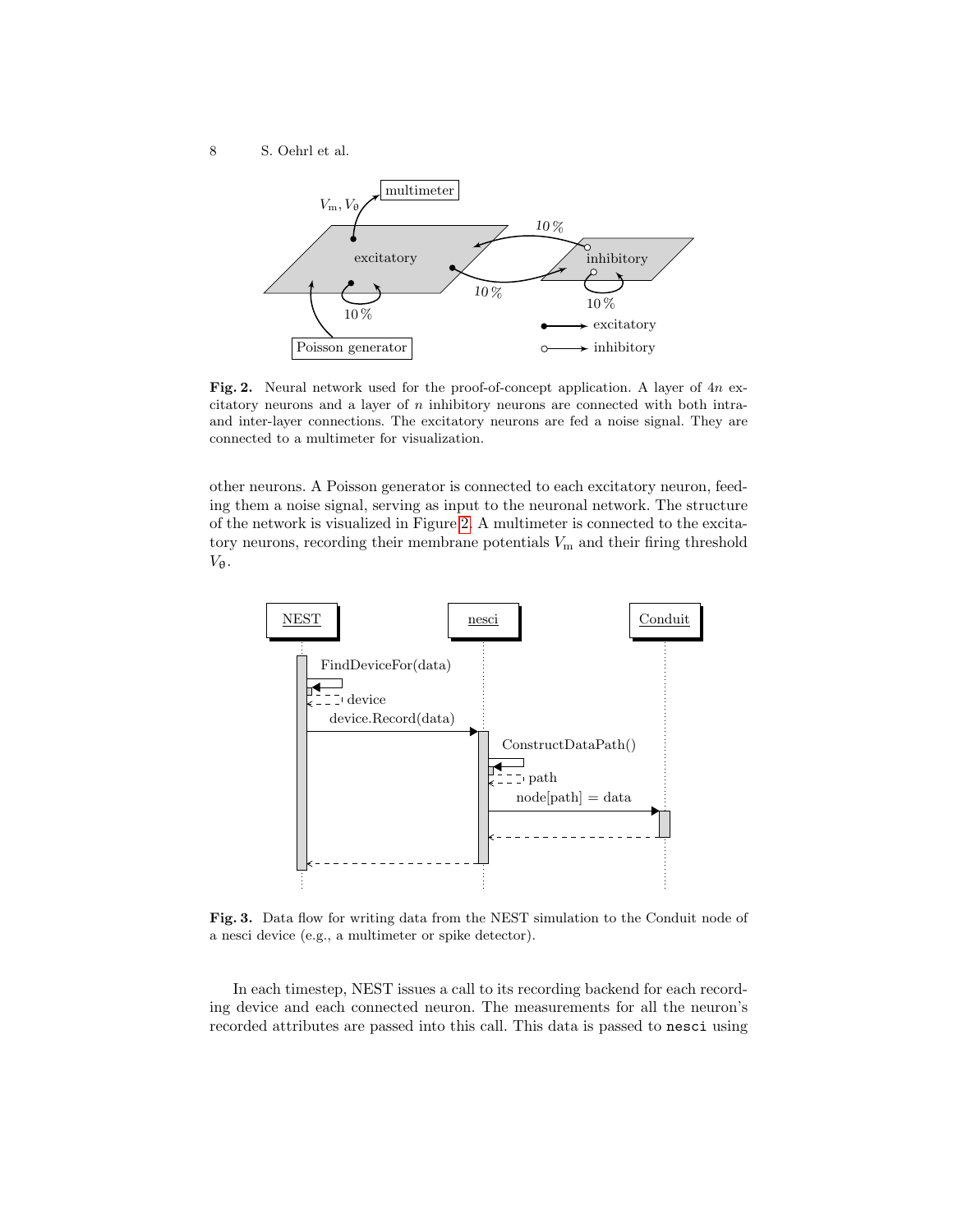

<span id="page-8-0"></span>Fig. 4. Data flow for sending data stored in the Conduit nodes of each nesci device via contra.

a convenient interface where it is then stored at the corresponding path in a conduit tree (Figure [3\)](#page-7-1). After some timesteps being recorded – here  $10 -$  the recorded data is sent via contra's transport layer to the analysis/visualization side (Figure [4\)](#page-8-0).

#### 4.2 2D Visualization

The 2D visualization is implemented in Python. It has a Conduit tree to aggregate all the data to be visualized. The visualization is run as a separate process and continuously polls contra for new Conduit trees (cf. top of the outer loop in Figure [5\)](#page-9-0). Once new data has been received, each of the new subtrees is used as an update to the visualization's main Conduit tree as described in Subsection [3.1](#page-3-2) (cf. inner loop in Figure [5\)](#page-9-0). After having received new data, the 2D plot of the simulated neurons' membrane potentials is updated. For this purpose a list of available timesteps is queried from the multimeter. Afterwards, the neuron ids for which the requested attribute (here the membrane potential) has been recorded during the timesteps is determined. Then, the time-series data is queried for each neuron and passed to Matplotlib for plotting (cf. bottom of the outer loop in Figure [5\)](#page-9-0).

Figure [6,](#page-10-1) left, shows the resulting plot after having simulated 1000 ms of biological time, using  $n = 9$ , i.e., 36 excitatory neurons. The plot is continuously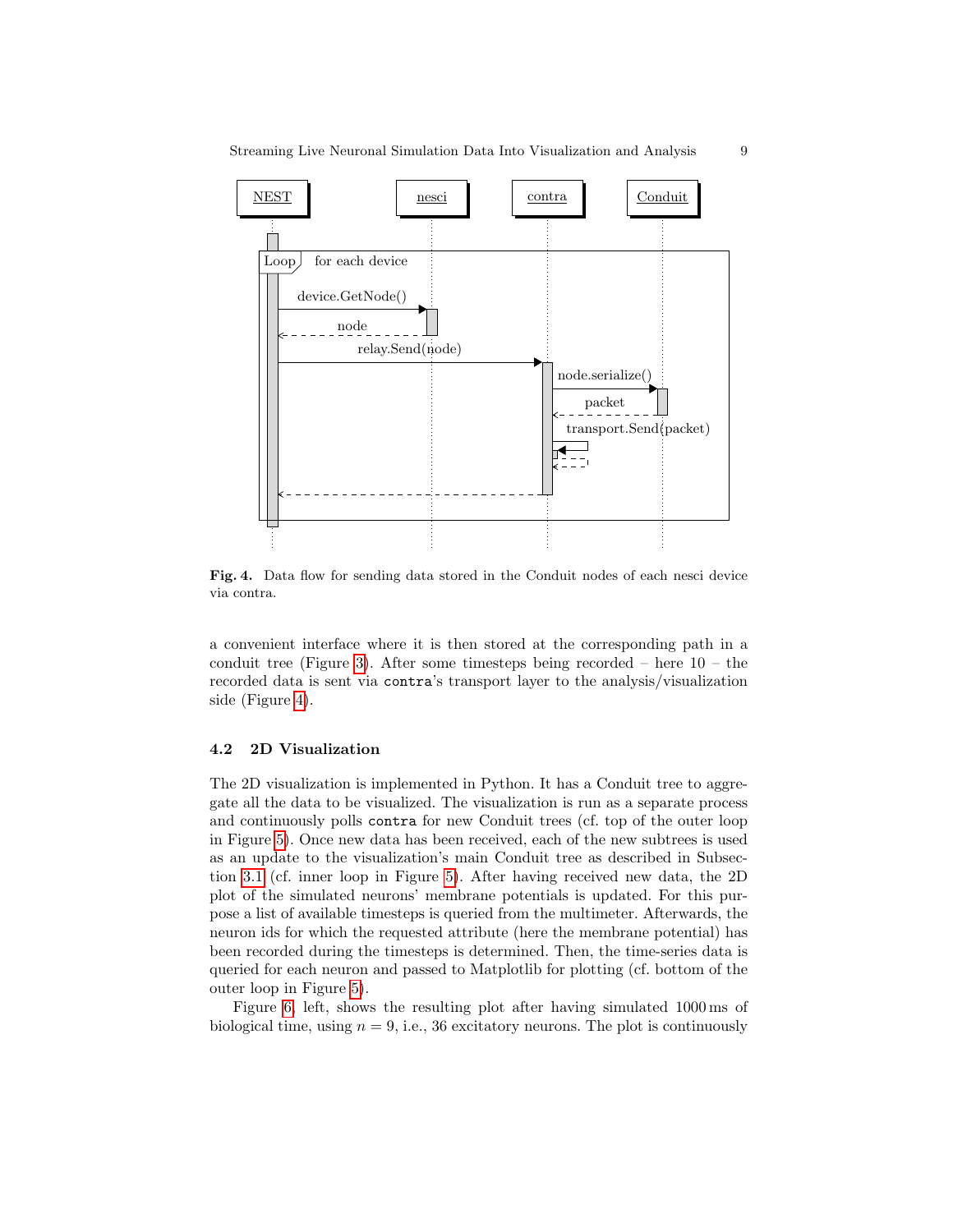

<span id="page-9-0"></span>Fig. 5. Structure of the visualization applications. A single nesci multimeter device is created and used to query the data from the main conduit node for the visualization. The relay polls for nodes containing new data via the transport layer (the shared memory) and adds each subtree to the main conduit tree.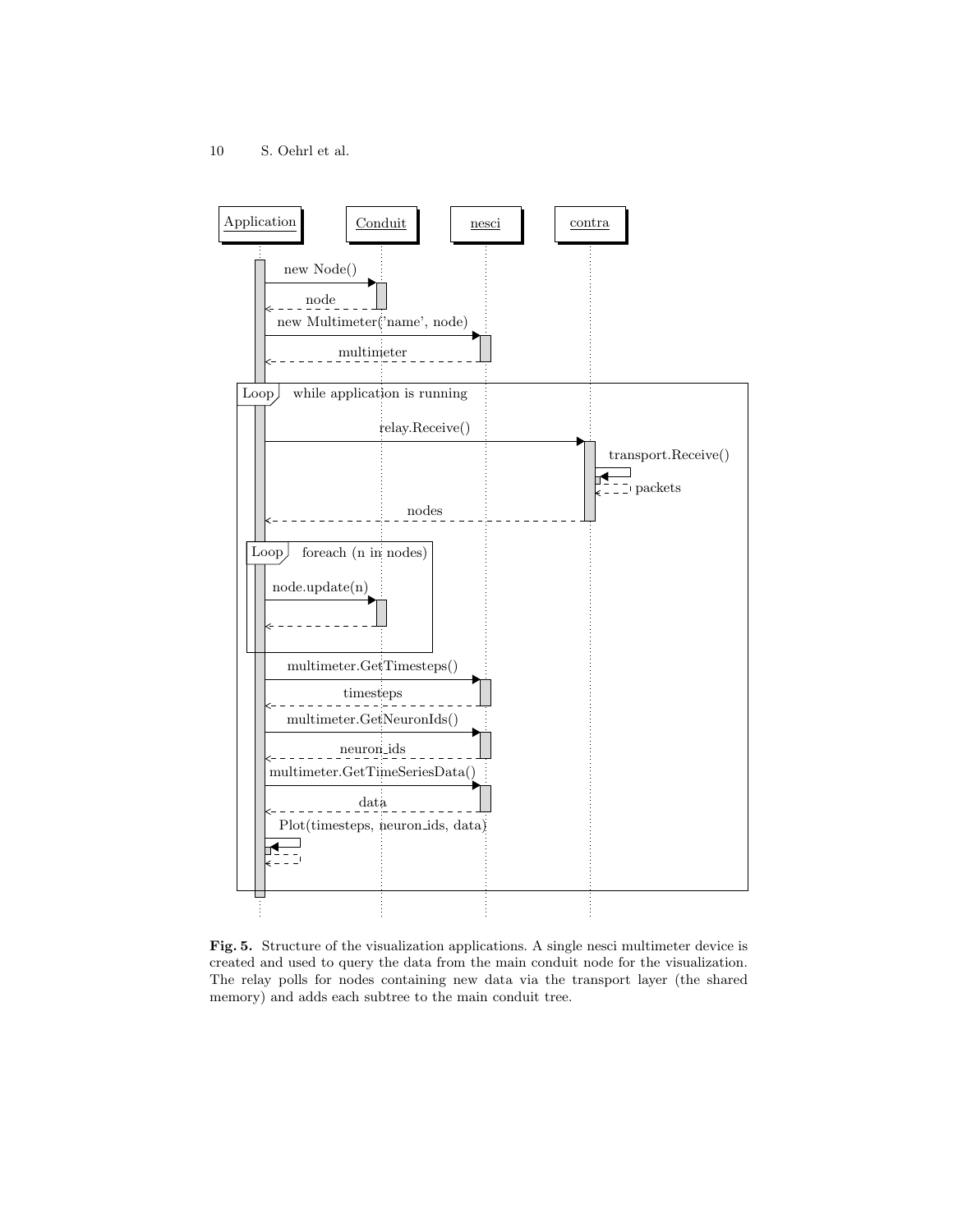

<span id="page-10-1"></span>Fig. 6. Visualization of live simulation data generated for the example application using  $n = 9$ , i.e., 36 excitatory neurons. Left: time-series membrane-potential plot. Right: colour-coded membrane potential mapped to spatially arranged neurons; one neuron is selected with the tooltip showing its membrane potential.

updated during the simulation. The value of  $n$  is set only in the simulation script and not hard-coded anywhere in the nesci-contra pipeline. Instead, the visualization script automatically determines the number of neurons in the data set in order to plot the correct number of lines – one per neuron.

#### 4.3 3D Visualization

Physically, the neurons in this example are arranged on regular grids. The simulation requires only the connections between the neurons which are modelled probabilistically. The neuroscientists, however, need to see the simulated data arranged in their physically correct way in order to interpret them fully.

For this purpose, we have created a prototypic 3D visualization with the colour-coded membrane potential mapped onto spatially arranged neurons. We have implemented this application in C++ using VTK [\[19\]](#page-14-5). Instead of presenting time-series data, this application presents all the membrane potentials for a given time step. The neuroscientists can then navigate the time steps to look at the respective simulation data for all neurons simultaneously in order to evaluate the network's spatial behaviour. Figure [6,](#page-10-1) right, shows the resulting visualization.

Polling the data from contra is done the same way as the previous python implementation (c.f. Figure [5\)](#page-9-0). The retrieved data is then passed to a vtkPolyData in order to be rendered.

## <span id="page-10-0"></span>5 Performance Evaluation

An important question is how much overhead this adds to the simulation when using our proposed pipeline as the benefits of in situ visualization vanish if it slows down the simulation too much. The neuronal network described in the previous section was simulated on a machine equipped with two Intel<sup>®</sup> Xeon<sup>®</sup> CPU E5-2695 v3  $\textcircled{2.3}$  GHz for  $n = 9$ ,  $n = 25$ , and  $n = 81$ . We connected a simple python client similar to Figure [5](#page-9-0) to poll – and thus clear – the shared memory to avoid running to create a realistic scenario. However, the display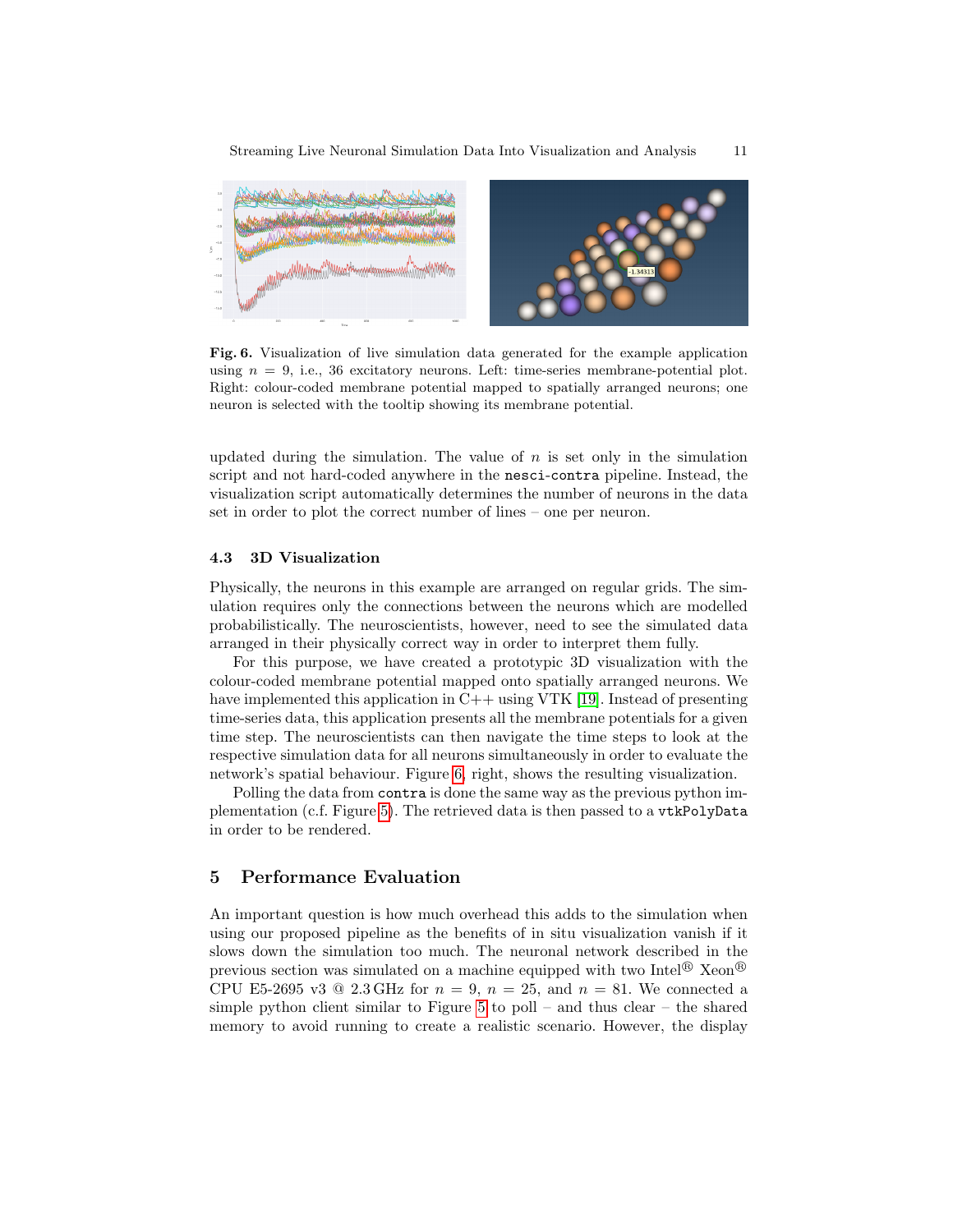of the plots was removed from the application to reduce the impact on the simulation as both run on the same machine. We do not focus on the performance of the visualization but rather the overhead added to the simulation by adding our custom recording backend to the NEST simulator.

|        | Baseline              | ASCII                           | NESCI & CONTRA                  |
|--------|-----------------------|---------------------------------|---------------------------------|
| $n=9$  | $21.5 \,\mathrm{ms}$  | $98.2 \,\mathrm{ms}$ (457 %)    | 543.7 ms $(2528\%)$             |
| $n=25$ | $62.2 \,\mathrm{ms}$  | $281.1 \,\text{ms} \ (452\,\%)$ | $1559.0 \,\mathrm{ms}$ (2506 %) |
| $n=81$ | $206.7 \,\mathrm{ms}$ | $940.5 \,\mathrm{ms}$ (455 %)   | $5293.2 \,\mathrm{ms}$ (2560 %) |

<span id="page-11-0"></span>Table 1. The total time to run the simulation without any recording backend attached, with the ASCII recording backend attached and with our streaming recording backend attached. The percentages in brackets denote the relative duration of the simulation with the corresponding recording backend attached compared to the baseline.

First, we ran the simulation without any recording backend attached to get a baseline of how long the simulation takes on this specific machine. Second, we ran the same simulation attached with the ASCII recording backend that is provided alongside the NEST simulator. It is used to compare the overhead of our streaming backend to other recording backends. Last, we ran the same simulation attached with our custom streaming recording backend that uses nesci and contra. Table [1](#page-11-0) shows the total simulation time for the three presented scenarios. For each scenario the network was simulated for 1000 ms of biological time. The simulation time denotes how long it took the simulation to finish. Each test was repeated 5 times only counting the minimum result.

Currently, our custom recording backend adds to much overhead to the simulation for practical usage in real world applications. However, it should be noted that the current implementation is only a proof-of-concept and not a finished product because at this point in time no effort has been put into optimizing the performance of the pipeline. To determine where the performance can be improved the simulation was profiled using the Valgrind instrumentation framework [\[15\]](#page-14-10).

Profiling revealed two major bottlenecks in the recording backend: writing new data into the Conduit tree as described in Figure [3](#page-7-1) and writing the data into the shared memory as described in Figure [4.](#page-8-0) These two functions contribute to over 90% of the total simulation time  $(46\%$  and  $45\%$  respectively). In the remaining part of this section, we focus on a more detailed analysis of these two functions and suggests possible optimizations.

The main operations that contribute to the bad performance of writing data to the Conduit tree (c.f. Figure [3\)](#page-7-1) are constructing the path to the data (16  $\%$  of the total simulation time) and inserting the data into the Conduit tree (22 % of the total simulation time). Constructing the path currently involves numerous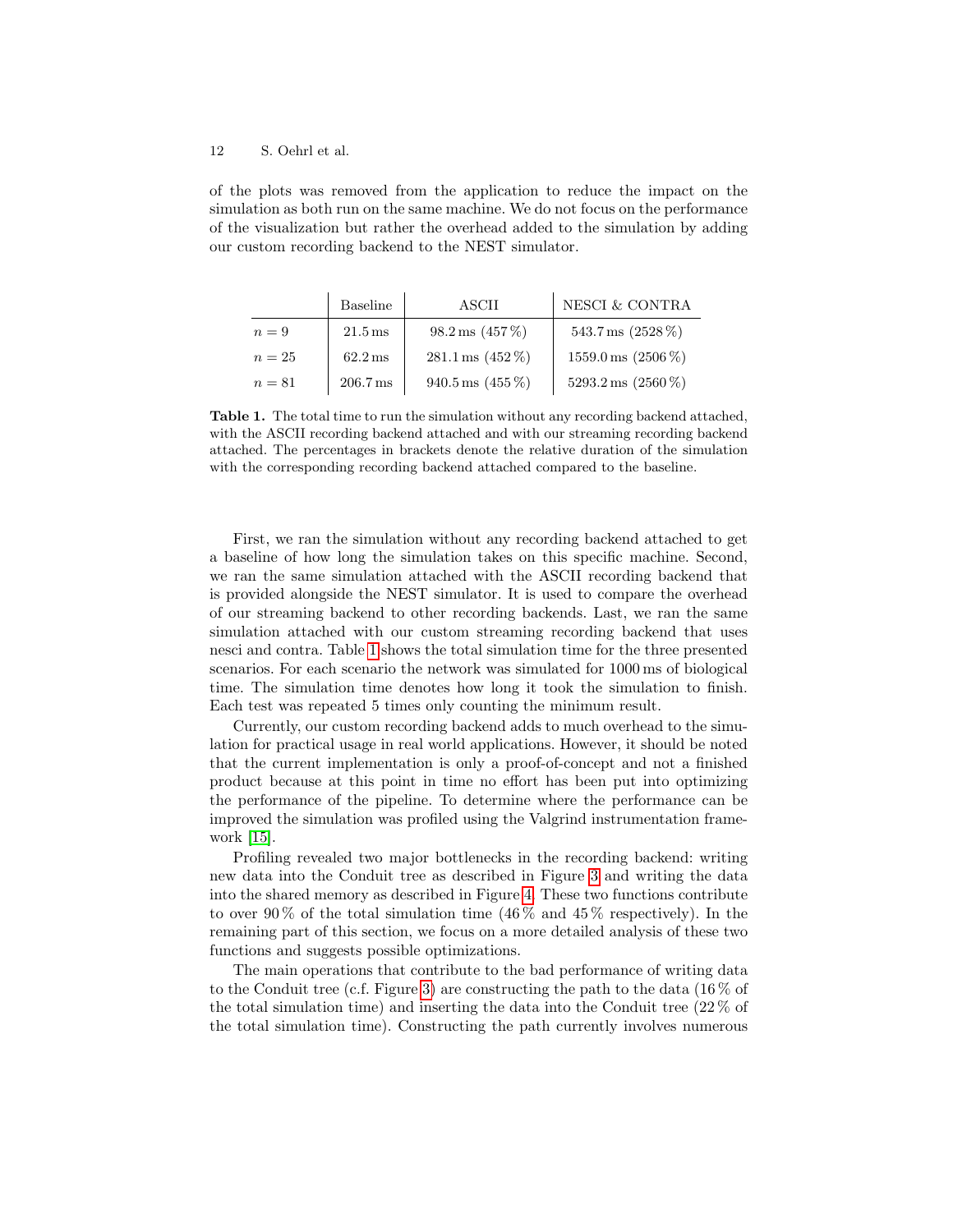costly std::stringstream operations to convert floating point values to strings. The 2017 standard of  $C++$  provides the alternative function  $\text{std}$ :: $\text{to\_chars}$ which is optimized for performance instead of flexibility and usability. The second operation – inserting the data into the tree – involves numerous costly string operations to extract the path and dynamic allocations for the newly added nodes. Conduit supports preallocating a block of memory that can be used to store the data directly. On the one hand, this would drastically reduce the number of allocations when adding new nodes to the tree. On the other hand, the data cen be now written directly to the raw memory by calculating the offset. This saves the costly string operations introduced by parsing the path to the data.

The second major bottleneck is writing the conduit tree to the shared memory (c.f. Figure [4\)](#page-8-0). Like in the previous scenario, two operations take the majority of the time: serializing the Conduit tree (22 % of the total simulation time) and actually writing the data to the shared memory  $(20\%$  of the total simulation time). The serialization of the tree is done by Conduit itself so there is no direct way to optimize this step. However, preallocating blocks of memory as discussed before should also accelerate the serialization process as Conduit is able to just copy the block instead of traversing every single node of the tree. In the second limiting operation – writing to the shared memory – almost the whole time is spent acquiring the mutex that synchronizes the writing and the reading process. This could be done in a separate thread so it does not block the simulation.

## <span id="page-12-0"></span>6 Conclusion and Future Work

We have proposed a lightweight streaming framework for connecting neuronal simulators to analysis/visualization. We have demonstrated its applicability by a proof-of-concept application coupling a simple NEST simulation to 2D and 3D visualizations. Both present the data while it is being simulated without having to continuously pause and resume the simulation. The current state of the pipeline adds too much overhead, but we provided a lot of suggestions to improve its performance in future work.

The two developed libraries (nesci and contra) work hand in hand, providing concise APIs for integration into neuroscientific workflows. We have demonstrated this property by outlining a typical data flow. Both libraries are publicly available under the terms and conditions of the Apache v2.0 license. While nesci is specifically developed for neuroscientific applications, we expect contra to be useful in other domains that are using Conduit for describing their data.

We plan to add ZeroMQ-, GRPC-, and MPI-based transport mechanisms to contra in the near future. That way, the proposed pipeline will become applicable to large-scale neuronal simulations. Furthermore, we plan to extend nesci's Arbor support. We currently have only a rudimentary implementation available. Working in close collaboration with the Arbor developers will help streamline this implementation and greatly improve performance. In the long run, we will add support for other widely used neuronal simulators.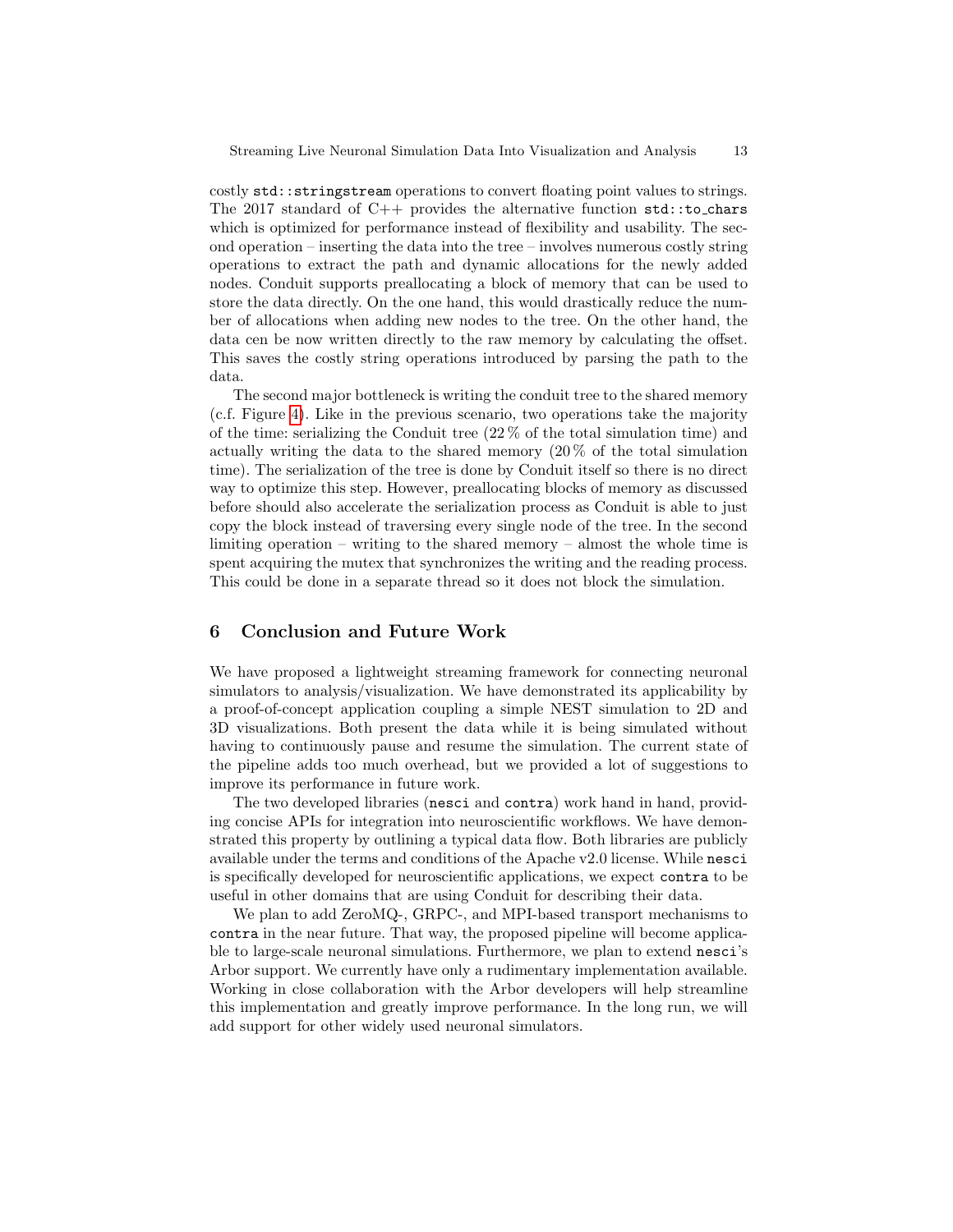## Acknowledgements

This project has received funding from the European Union's Horizon 2020 research and innovation programme under grant agreement Nos 720270 (HBP SGA1) and 785907 (HBP SGA2), and from the Excellence Initiative of the German federal and state governments.

## References

- <span id="page-13-5"></span>1. Ayachit, U.: The ParaView Guide: A Parallel Visualization Application. Kitware, Inc. (2015)
- <span id="page-13-4"></span>2. Ayachit, U., Bauer, A., Geveci, B., O'Leary, P., Moreland, K., Fabian, N., Mauldin, J.: ParaView Catalyst: Enabling In Situ Data Analysis and Visualization. In: Proc. 1st Workshop In Situ Infrastructures for Enabling Extreme-Scale Analysis and Visualization. pp. 25–29 (2015).<https://doi.org/10.1145/2828612.2828624>
- <span id="page-13-7"></span>3. Ayachit, U., Whitlock, B., Wolf, M., Loring, B., Geveci, B., Lonie, D., Bethel, E.W.: The SENSEI Generic in Situ Interface. In: Proc. 2nd Workshop In Situ Infrastructures for Enabling Extreme-scale Analysis and Visualization. pp. 40–44 (2016).<https://doi.org/10.1109/ISAV.2016.13>
- <span id="page-13-6"></span>4. Childs, H., Brugger, E., Whitlock, B., Meredith, J., Ahern, S., Pugmire, D., Biagas, K., Miller, M., Harrison, C., Weber, G.H., Krishnan, H., Fogal, T., Sanderson, A., Garth, C., Bethel, E.W., Camp, D., Rübel, O., Durant, M., Favre, J.M., Navrátil, P.: VisIt: An End-User Tool For Visualizing and Analyzing Very Large Data. In: High Performance Visualization–Enabling Extreme-Scale Scientific Insight, pp. 357–372 (2012)
- <span id="page-13-1"></span>5. Cumming, B., Yates, S., Klijn, W., Peyser, A., Karakasis, V., Perez, I.M.: Arbor: A morphologically detailed neural network simulator for modern high performance computer architectures. Proc. Neuroscience 2017 (2017), [http://juser.](http://juser.fz-juelich.de/record/840405) [fz-juelich.de/record/840405](http://juser.fz-juelich.de/record/840405)
- <span id="page-13-9"></span>6. Diesmann, M., Gewaltig, M.O., Rotter, S., Aertsen, A.: State space analysis of synchronous spiking in cortical neural networks. Neurocomputing 38-40, 565–571 (2001). [https://doi.org/https://doi.org/10.1016/S0925-2312\(01\)00409-X](https://doi.org/https://doi.org/10.1016/S0925-2312(01)00409-X)
- <span id="page-13-3"></span>7. Djurfeldt, M., Hjorth, J., Eppler, J.M., Dudani, N., Helias, M., Potjans, T.C., Bhalla, U.S., Diesmann, M., Hellgren Kotaleski, J., Ekeberg, O.: Run-Time Inter- ¨ operability Between Neuronal Network Simulators Based on the MUSIC Framework. Neuroinformatics 8(1), 43–60 (2010). [https://doi.org/10.1007/s12021-010-](https://doi.org/10.1007/s12021-010-9064-z) [9064-z](https://doi.org/10.1007/s12021-010-9064-z)
- <span id="page-13-0"></span>8. Gewaltig, M.O., Diesmann, M.: NEST (NEural Simulation Tool). Scholarpedia 2(4), 1430 (2007)
- <span id="page-13-2"></span>9. Hines, M.L., Carnevale, N.T.: Neuron: A Tool for Neuroscientists. Neuroscientist 7(2), 123–135 (2001).<https://doi.org/10.1177/107385840100700207>
- <span id="page-13-10"></span>10. Kobayashi, R., Tsubo, Y., Shinomoto, S.: Made-to-order spiking neuron model equipped with a multi-timescale adaptive threshold. Front Comput Neurosci 3, 9 (2009).<https://doi.org/10.3389/neuro.10.009.2009>
- <span id="page-13-8"></span>11. Larsen, M., Ahrens, J., Ayachit, U., Brugger, E., Childs, H., Geveci, B., Harrison, C.: The ALPINE In Situ Infrastructure: Ascending from the Ashes of Strawman. In: Proc. 3rd Workshop In Situ Infrastructures on Enabling Extreme-Scale Analysis and Visualization. pp. 42–46 (2017).<https://doi.org/10.1145/3144769.3144778>